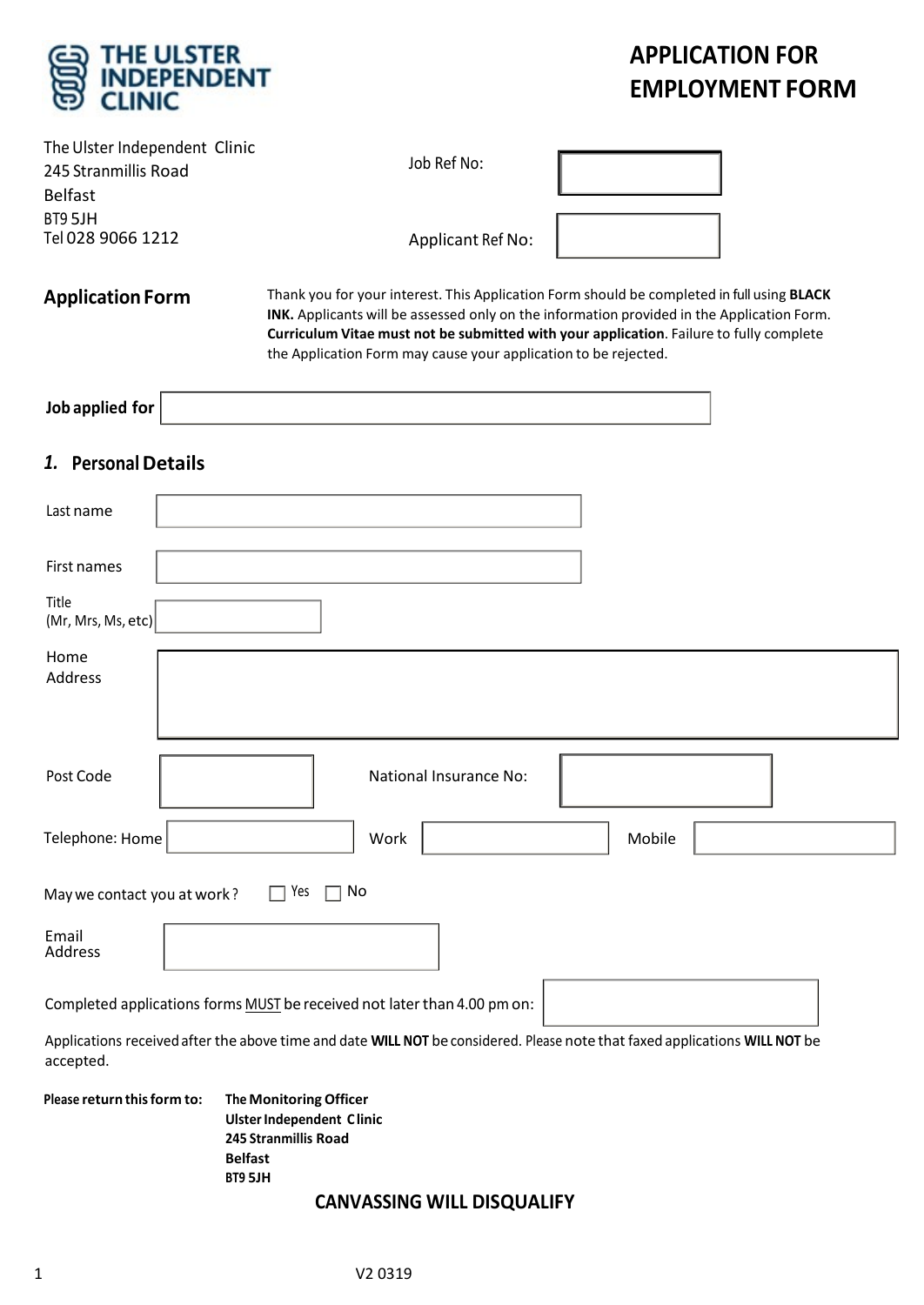# *2.* **Education**

A. Please give full particulars of all secondary level education qualifications.

| Level Attained | Subject Passed | Grade |
|----------------|----------------|-------|
|                |                |       |
|                |                |       |
|                |                |       |
|                |                |       |
|                |                |       |
|                |                |       |

#### B. Please give full particulars of all further level educational qualifications.

| Degree / Diploma / Certificate |  |
|--------------------------------|--|
|                                |  |
|                                |  |
|                                |  |

C. Please specify any professional qualifications, Membership obtained, including dates awarded. Applies to all staff.

| Name of Professional<br>Body / State Registration | Part No With<br>Date & Result | Final With<br>Date & Result | <b>Registration No</b><br>Enrolment / Pin | <b>Expiry Date</b> | Examinations<br>Yet To Be Taken |
|---------------------------------------------------|-------------------------------|-----------------------------|-------------------------------------------|--------------------|---------------------------------|
|                                                   |                               |                             |                                           |                    |                                 |
|                                                   |                               |                             |                                           |                    |                                 |
|                                                   |                               |                             |                                           |                    |                                 |
|                                                   |                               |                             |                                           |                    |                                 |
|                                                   |                               |                             |                                           |                    |                                 |

#### D. Additional Qualifications, Training and Apprenticeships relevant to this post (with dates including any in progress).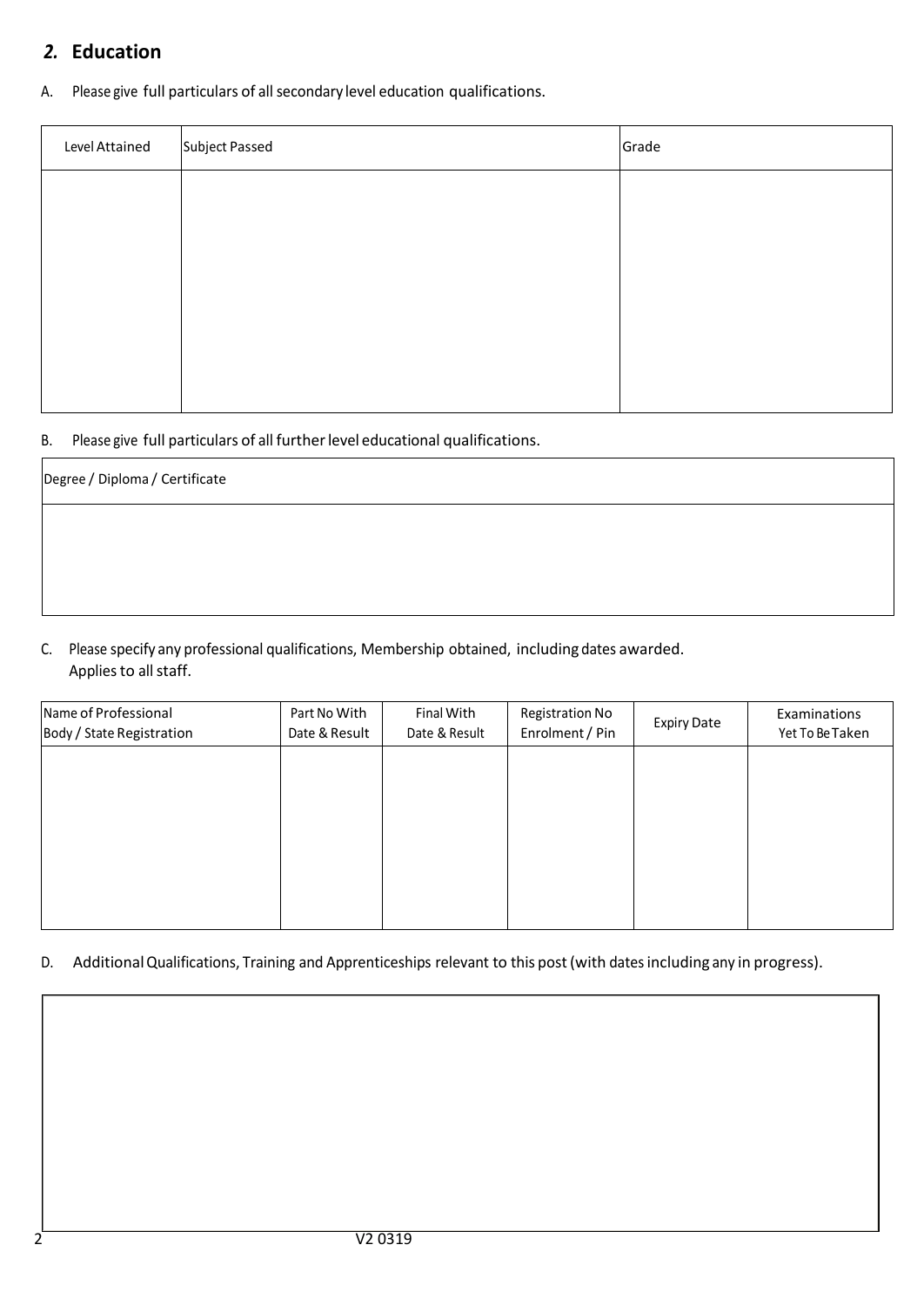# **3 Employment History Present Post**

| Name and Address of Present Employer |                       |
|--------------------------------------|-----------------------|
| Job Title<br>Date Appointed          | <b>Present Salary</b> |
| Principal Duties of Present Post     | Notice Req            |
|                                      |                       |
|                                      |                       |

## **Employment History**

### **Previous Posts**

Please list all your work history BEGINNING WITH THE MOST RECENT POSITION. If work is part time or voluntary please indicate. A continuation sheet may be attached if necessary.

| Dates              |                              |                                            |
|--------------------|------------------------------|--------------------------------------------|
| ${\tt To}$<br>From | Name and Address of Employer | Post held and brief outline of main duties |
| Years & Months     |                              |                                            |
|                    |                              |                                            |
|                    |                              |                                            |
|                    |                              |                                            |
|                    |                              |                                            |
|                    |                              |                                            |
|                    |                              |                                            |
|                    |                              |                                            |
|                    |                              |                                            |
|                    |                              |                                            |
|                    |                              |                                            |
|                    |                              |                                            |
|                    |                              |                                            |
|                    |                              |                                            |
|                    |                              |                                            |
|                    |                              |                                            |
|                    |                              |                                            |
|                    |                              |                                            |
|                    |                              |                                            |
|                    |                              |                                            |
|                    |                              |                                            |
|                    |                              |                                            |
|                    |                              |                                            |
|                    |                              |                                            |
|                    |                              |                                            |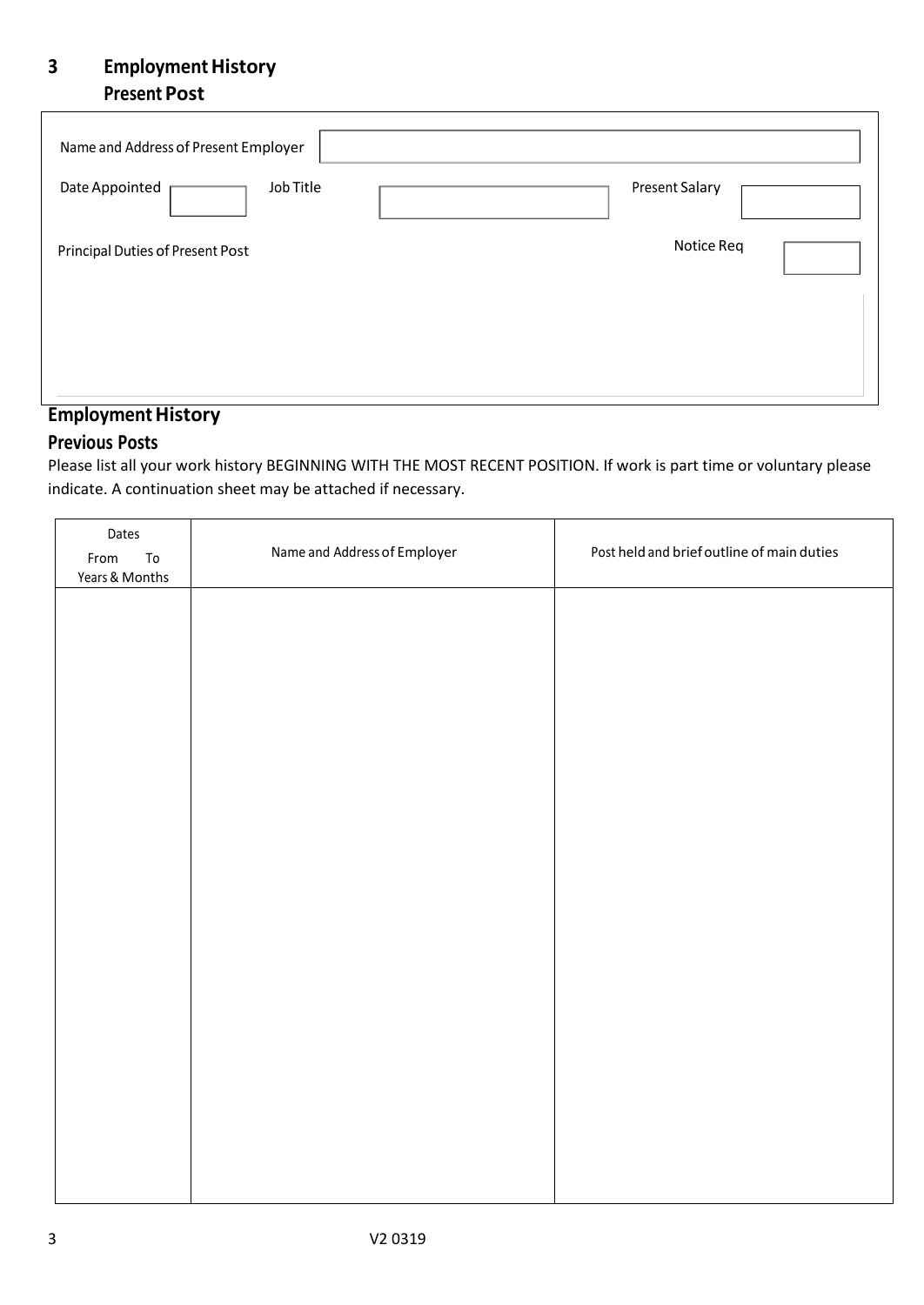# **4 Job Related Experience**

Applicants must indicate how their experience to date meets the requirements of the Job Description and fulfils the criteria contained in the Person Specification. Experience gained outside the workplace may be included. Please continue on a separate sheet if necessary.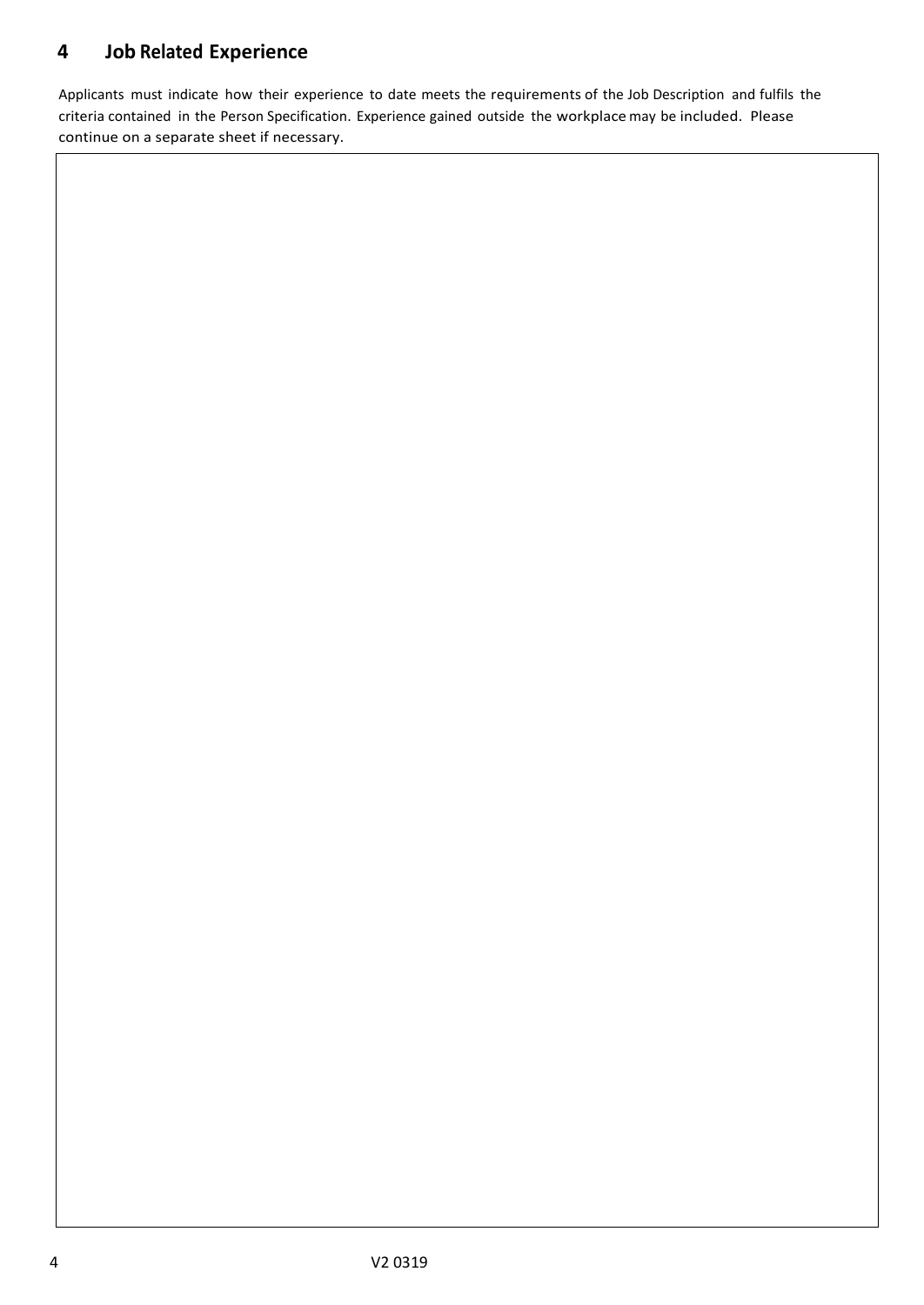### **5 Additional Information**

A If you are not a UK national you may not be eligible to work in the UK without a Work Permit or a Right to Work Visa.

Please indicate if you require

| A Work Permit        | $\Box$ Yes $\Box$ No |  |
|----------------------|----------------------|--|
| A Right To Work Visa | $\Box$ Yes $\Box$ No |  |

**B Please provide brief details and approximate dates of any periods ofsickness over the pasttwo years.**

| C Do you have a medical condition which may affect your performance in the job?<br>Yes<br>No                                                                                                                                                                                                                                                                                                         |
|------------------------------------------------------------------------------------------------------------------------------------------------------------------------------------------------------------------------------------------------------------------------------------------------------------------------------------------------------------------------------------------------------|
| If Yes please give details                                                                                                                                                                                                                                                                                                                                                                           |
|                                                                                                                                                                                                                                                                                                                                                                                                      |
|                                                                                                                                                                                                                                                                                                                                                                                                      |
| D Policy on the Recruitment of Ex-Offenders                                                                                                                                                                                                                                                                                                                                                          |
| All successful applicants will be subject to AccessNI vetting. A criminal record will not necessarily be a bar to applicant<br>obtaining a position. Applicants can access the Clinic's Policy on the Recruitment of Ex-offenders on the Clinic's following<br>web page: https://ulsterindependentclinic.com/jobs/policies/ Alternatively applicants can request a paper copy to be sent<br>to them. |
| E Positions within the Clinic which involve direct patient care are classified as regulated. It is therefore necessary to ask the                                                                                                                                                                                                                                                                    |
| question:                                                                                                                                                                                                                                                                                                                                                                                            |
| Is there any reason why you cannot work in Regulated Activity Yes<br>No.                                                                                                                                                                                                                                                                                                                             |
| If Yes please give details                                                                                                                                                                                                                                                                                                                                                                           |
|                                                                                                                                                                                                                                                                                                                                                                                                      |
|                                                                                                                                                                                                                                                                                                                                                                                                      |
|                                                                                                                                                                                                                                                                                                                                                                                                      |
| F Under the Rehabilitation of Offenders (Exceptions) Order NI, 1979, The Ulster Independent Clinic is included in the list of exempted<br>employments. As such, any criminal conviction may never be regarded as spent and must be disclosed when applying for a post.                                                                                                                               |
| IT IS NECESSARY THEREFORE TO ASK THE QUESTION:-                                                                                                                                                                                                                                                                                                                                                      |
| Have you ever been convicted of any criminal offence?<br>Yes<br>No                                                                                                                                                                                                                                                                                                                                   |
| If YES please give details below                                                                                                                                                                                                                                                                                                                                                                     |
|                                                                                                                                                                                                                                                                                                                                                                                                      |
|                                                                                                                                                                                                                                                                                                                                                                                                      |

Failure to disclose such information as detailed above could result in dismissal.

Unprejudiced consideration will begiven to candidates who declare criminal conviction(s) unlesstheir offence(s) is/are manifestly incompatible with the post in question.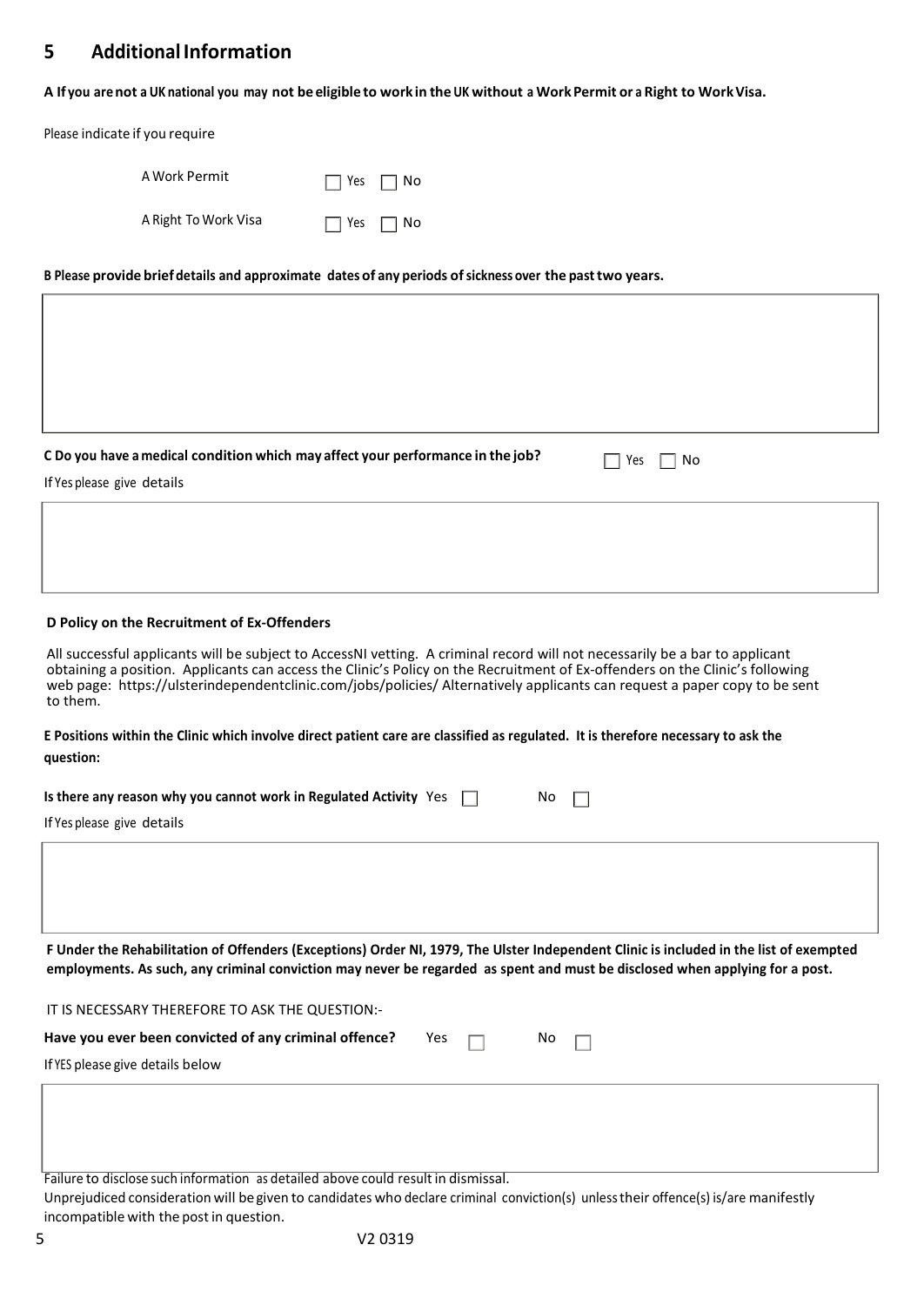# **6 References**

Please give the names and addresses of the two persons not related to you from whom references may be sought. One of these MUST be your presentor a past employer who has knowledge of you in a work situation and is able to comment on your ability to carry out the particular tasks of the job for which you have applied for. Candidates applying for their first job should give the name and address of their Head Teacher or a Lecturer.

| Reference 1 |             | <b>Reference 2</b> |
|-------------|-------------|--------------------|
| Name:       | Name:       |                    |
|             |             |                    |
| Address :   | Address :   |                    |
|             |             |                    |
|             |             |                    |
|             |             |                    |
|             |             |                    |
|             |             |                    |
| Tel No:     | Tel No:     |                    |
|             |             |                    |
| Occupation: | Occupation: |                    |

If you have not named your current employer (or if unemployed your previous) please state why.

#### Please note that references will only be sought post interview if the panel is considering offering you an appointment.

I hereby declare that to the best of my knowledge the above information is true and accurate.

I hereby understand and consent to my data being processed in accordance with Data Protection Legislation.

| $\sim$<br>$-1$<br>sion<br>ture. | ,<br>. .<br>74 I<br><u>bucc</u> |  |
|---------------------------------|---------------------------------|--|
|                                 |                                 |  |

#### **NOTE: A CANDIDATE FOUND TO HAVE KNOWINGLY GIVEN FALSE INFORMATION OR TO HAVE WILFULLY SUPPRESSED ANY MATERIAL FACT. MAY BE LIABLE TO DISQUALIFICATION OR, IF APPOINTED, TO DISMISSAL**

Please ensure that you complete in full the attached monitoring questionnaire. Failure to do so may result in your application being rejected.